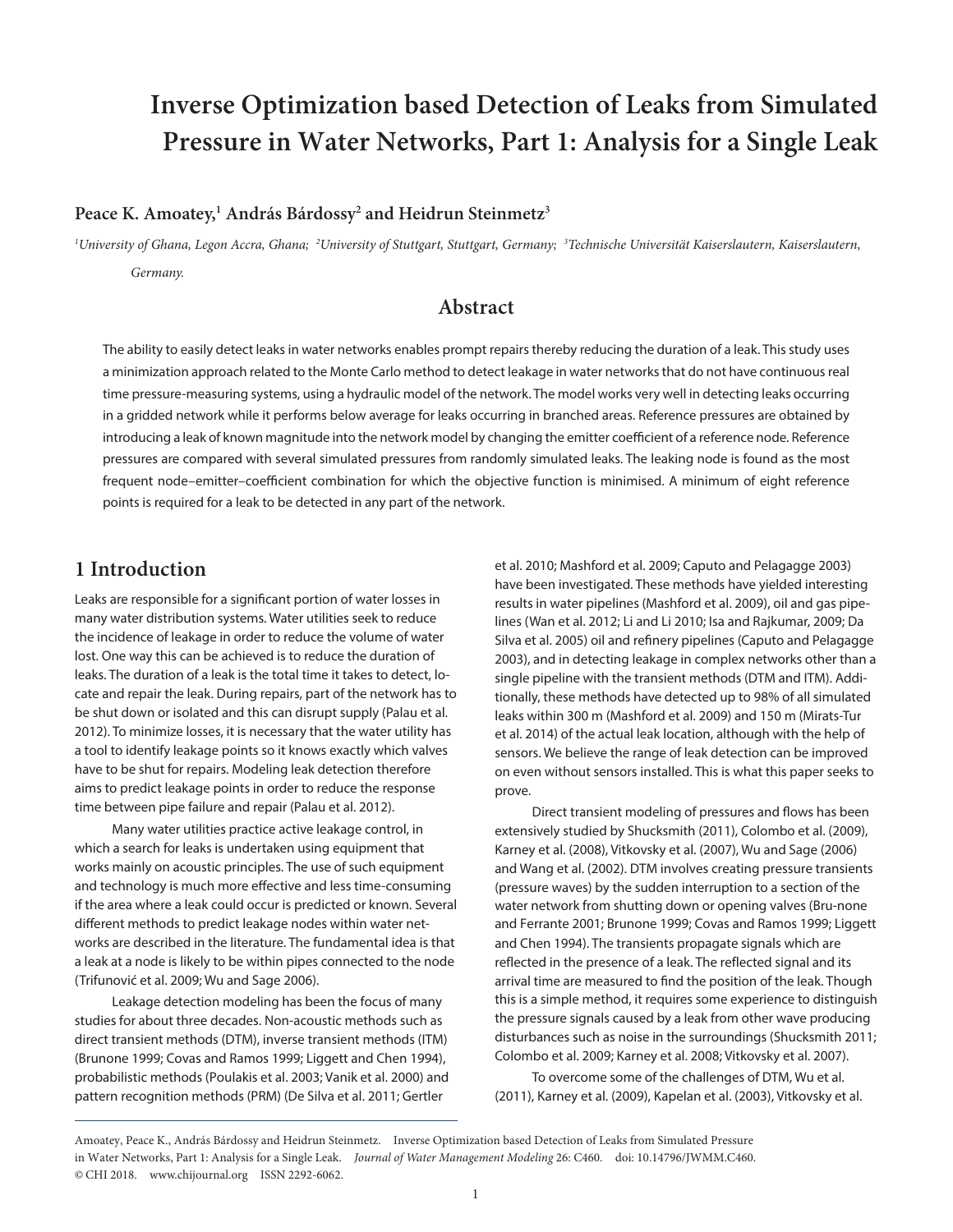(2001) and Covas et al. (2001) have studied injected hydraulic transients of known intensity at a given location. The pressure signals obtained as a result of the hydraulic transient are recorded at pre-determined locations within the network. With the help of solvers that use optimization routines, such as the genetic algorithm, the Levenberg–Marquardt algorithm and the shuffled complex evolution approach, the leak location is determined. The method is computationally burdensome and time consuming when applied to an entire network (Vitkovsky et al. 2007).

Bayesian modeling uses flow test data to provide estimates of the most probable leakage events (magnitude and location of leakage) and the uncertainties in such estimates (Poulakis et al. 2003; Vanik et al. 2000).

Multivariate statistical pattern recognition methods (PRMs) have been introduced into leakage detection research. This approach identifies patterns in the negative pressure wave and builds a classification system of the wave structure to effectively distinguish between normal adjustment states and leakage states (Wan et al. 2012; Li and Li 2010). It has been used for leak detection in water networks as well as in the oil and gas industry (Da Silva et al. 2005). PRMs include fuzzy logic (Da Silva et al. 2005; De Silva et al. 2011), artificial neural networks (Caputo and Pelagagge 2003), support vector machines (De Silva et al. 2011; Mashford et al. 2009) and principal component analysis (Nowicki and Grochowski 2011; Gertler et al. 2010). These techniques can be applied to an entire network and have been known to locate ~98% of leaks within 300 m of the actual leak. However, these results were achieved with the help of sensors in the distribution network. Most developing countries do not have sensors installed within the network and so may not be able to utilize these methods.

Jasper et al. (2013) used simulation–optimization inverse modeling to detect leaks in the water network. In their study, the differences between the real and simulated pressure measurements are minimized for a leak to be found. This was possible because the pressure was continuously measured within the network. Again, not all networks, especially in developing countries, have continuous pressure measurement and so might not be able to utilize this method.

Mirats-Tur et al. (2014) applied two methods based on the sensitivity analysis of pressure measurements relative to the demand variation at any node in the distribution system. They ob-tained similar results for both methods. Leaks were located within 150 m of the actual leak. Ishido and Takahashi (2014) introduced a new algorithm for real time leak detection which uses a head loss ratio (HLR), which is the ratio of two differences of pressure mea-surements, as an indicator for burst leaks in a water distribution network. The authors found that the method can be successfully applied to a wider class of water distribution networks. Sousa et al. (2015) developed an optimization model that minimized the differences between estimated and measured pressures at the monitoring points to identify leaky pipes.

The objective function was solved by a simulated annealing algorithm and was found to be reliable, fast and easy to implement. The results obtained for a single leak or for two simultaneous leaks at different locations are very encouraging.

The leak detection modeling described in this study is similar in some ways to the work of Sousa et al. (2015), Ishido and Takahashi (2014), Jasper et al. (2013), Karney et al. (2009), Mashford et al. (2009) and Wu and Sage (2006). A leak is simulated by introducing transients of known magnitude into a water network (Karney et al. 2009; Wu and Sage 2006) by altering the emitter coefficient (Mashford et al. 2009) of a node within the network and using an inverse modeling approach to locate the leak (Jasper et al. 2013).

The difference is that while Mashford et al. (2009) simulated leaks in the network by increasing the value of the emitter coeffi-cient from 0.000 to 0.3 in steps of 0.002, in this study we simulate leaks by randomly changing the value of the emitter coefficient between 0.1 and 0.3. This is a preliminary step to test the ability of the model to detect leaks in the case study water network, which is not equipped with sensors. Smaller leak sizes were later tested, the results of which will be published later. In this study, the inverse optimization approach minimizes pressure differences between reference and simulated pressures instead of between simulated and real pressure measurements as described by Jas-per et al. (2013) or between estimated and measured pressures as described by Sousa et al. (2015).

Our approach makes this study suitable for networks in developing countries where historical data do not exist and sensors are not installed for continuous monitoring. This modeling approach inverts the Monte Carlo method, whereby a leak of known magnitude is introduced at a selected node and inversely detected from several runs with randomly simulated pressures. We investigate whether the model can detect a leaking node with a leak size in the range indicated above. Furthermore, we explore how many reference or measurement points are required for a leaking node to be detected. The modeling for simulating leaks was carried out using the water distribution network of Baifikrom, Ghana as a case study.

# **2 Methodology: Inverse Monte Carlo Modeling**

The leak simulation approach of changing the emitter coefficient of a network node in order to simulate pressures in this study is in some way similar to the approaches of Mashford et al. (2009) and Jasper et al. (2013). Amoatey (2015) used this method to simulate pressures; however, the leak is detected using an inverse optimization approach similar to that used by Jasper et al. (2013). This automated process of simulating several runs of pressures in the network hydraulic model is illustrated in Figure 1 (Amoatey 2015).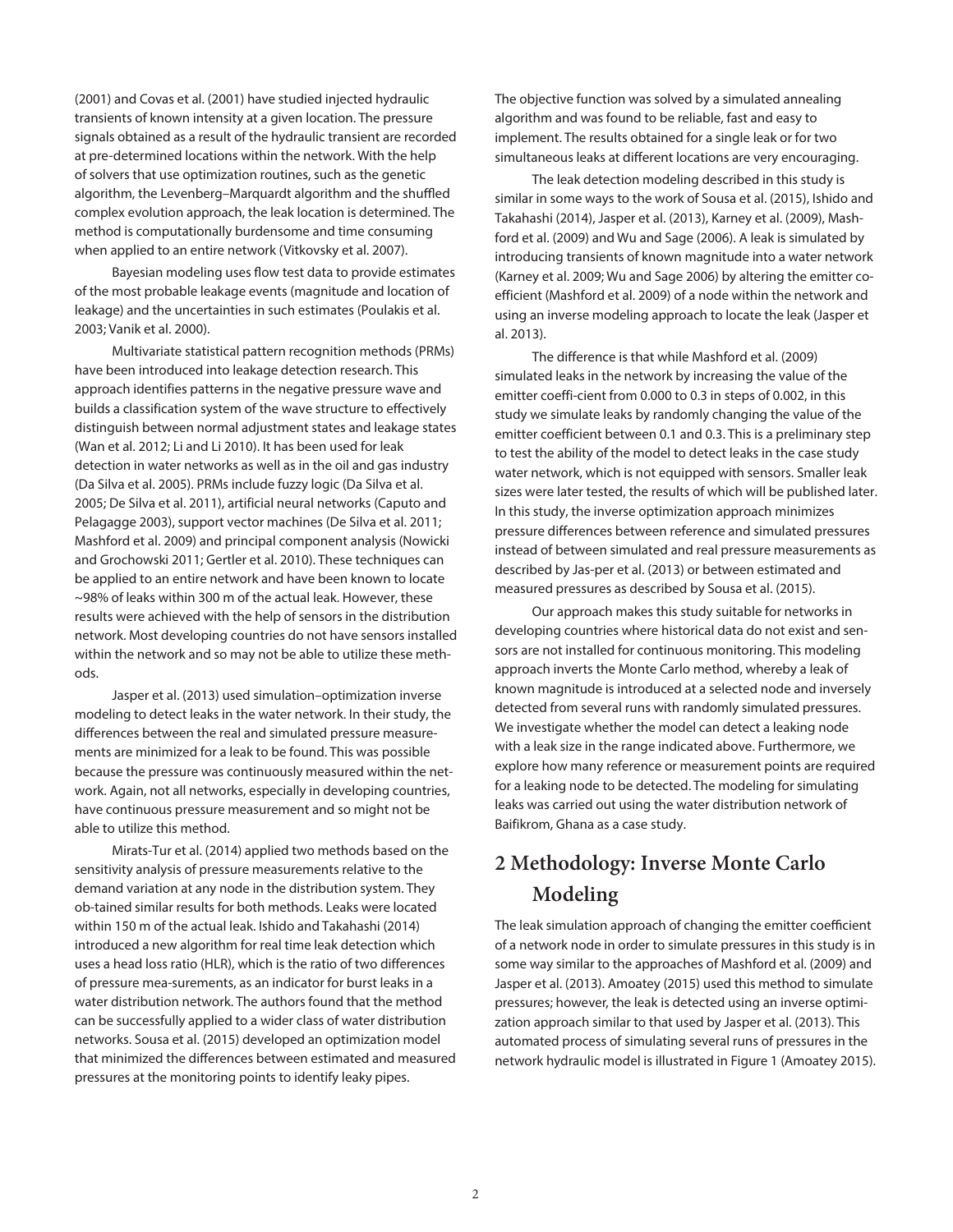

### **Figure 1 Leakage detection modeling workflow (Amoatey 2015).**

The method has three steps. First, a reference node is assigned a leak of known magnitude. This was done by changing the emitter coefficient of the node and running the model. The reference pressures P<sub>r</sub> generated at selected reference nodes (representing measurement points) are noted. Subsequently, the model randomly selects a node, randomly assigns an emitter coefficient to the selected node and generates nodal pressure throughout the network. This simulation process was consequently automated to carry out several model runs to obtain simulated pressures P<sub>s</sub>.

The two sets of pressures (reference pressures  $P_{_{\rm r}}$  and simulated pressures  $P_{s}$ ) are compared for the selected reference nodes or points. The sum of squared errors must be zero for a leak node to be detected.

### **2.1 Simulating Pressures in Water Network**

To introduce a leak unto a network in a hydraulic model, the emitter property of a network node is modified. An emitter coefficient is equivalent to a leak flow rate and running the model generates pressures for all other nodes in the network. This relationship is described by Equations 1 and 2 (Mashford et al. 2009; Trifunović et al. 2009; Tabesh et al. 2009). The method was automated to randomly generate several pressures which are compared to the pressures generated by the leak of known magnitude.

$$
EC = \frac{Q}{P^{\alpha}}
$$
 (1)

thus

$$
Q = EC \ast P^{\alpha} \tag{2}
$$

where:

 $EC =$  emitter coefficient (L/s/m<sup>a</sup>),

 $P =$  nodal pressure (m),

*α* = EPANET exponent for pressure, and

#### $Q =$  leak flow rate ( $L/s$ ).

### **2.2 Detection of a Leaking Node**

The idea is to identify nodes within the network with assigned emitter coefficients that generate pressures similar to those of the reference leaking nodes with their assigned emitter coefficients. The mathematical notation of the model is given by:

$$
SS = diag\left[ (Y - J_n \tilde{x})(Y - J_n \tilde{x})' \right] = vector of dimension n \tag{3}
$$

where:

 $SS = sum of squares, which is equal to 0,$ 

 $Y = \text{an } n \times p \text{ matrix}$ 

 $\tilde{x}$  = vector of simulated pressures,

 $J_n = \text{an } n \times 1$  vector of ones,

*n* = number of model runs, and

 $p =$  number of reference points.

As this is an optimization approach, a leak is detected

when the objective function yields a sum of squares equal to zero for the reference and simulated pressures, as given by Sousa et al. (2015) and Jasper et al. (2013):

$$
SSE = \sum_{i=1}^{n} (P_r - P_s)^2 = 0
$$
 (4)

where:

 $SSE = sum of squared errors,$ 

*Pr* = reference pressures at the of known leak,

*Ps* = simulated nodal pressures, and

 $n =$  number of runs.

# **3 Application of Inverse Modeling of Simulated Leaks to Case Study Network**

The case study water network is served from a water treatment plant located at Baifikrom, near Mankessim in the central region of Ghana. The network is bounded by latitudes 5°9'30" N–5°19'0" N and longitudes 0°58´30" W–1°9'30" W (AVRL 2008). The Baifikrom water network is one of eight separate distribution systems of the Ghana Water Company in the Central Region of Ghana. The water network was first built in 1960 and was rehabilitated and expanded to a design capacity of 12 000 m<sup>3</sup>/d in 2008 to meet projected demand until 2020.

The network serves a population of about 122 000 (AVRL 2008; Ghana Statistical Service (2001)) in 32 urban and rural communities covering an area of  $\sim$ 250 km<sup>2</sup>. The network has  $\sim$ 300 nodes and 315 pipes of total length ~150 km. The per capita design consumption rates range from 30 L/d to 75 L/d (AVRL 2008). Total demand is 318 m<sup>3</sup>/h. Pipes are made of asbestos cement (AC), high density polyethylene (HDPE) or polyvinyl chloride (PVC).

To use the inverse modeling approach described above for the case study water network, two scenarios were considered: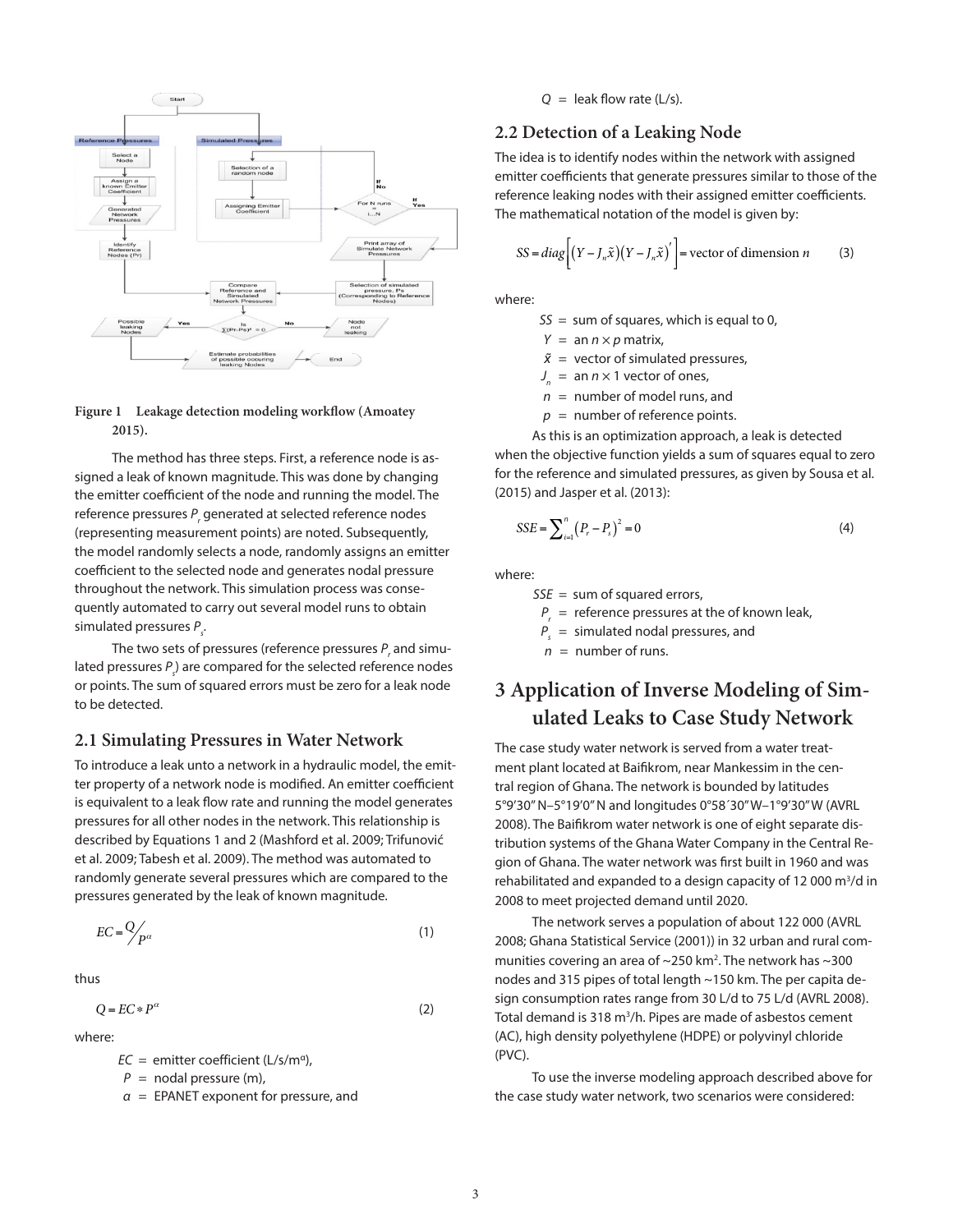a leak at a node (No76) in a branched pipe serving Saltpond Township; and a leak at a node (No152) found in a dense area within Mankessim Township. These two nodes were selected as reference (leaking) nodes.

Leaks of 2  $m^3/h$  to 6  $m^3/h$ , which are equivalent to emitter coefficients in the range 0.1 L/s/m to 0.3 L/s/m, were randomly assigned. No76 was assigned a leak with emitter coefficient 0.2994 while No152 was assigned emitter coefficient 0.253. Four reference nodes (No38, No108, No156 and No255) were selected. Reference pressures at the four selected reference nodes were recorded for comparison with several randomly simulated pressures at the same points (see Figure 2). This selection was later increased to six (P103 and P333 added), eight (P207 and P266 added) and ten (P179 and P213 added) reference points from different parts of the network to observe the behavior of the model for ease of identifying the leaking node. The reference points and nodes are shown in Figure 2.





To ensure a high confidence level and complete distribution for the performance of the simulation output (Ritter et al. 2010), simulation runs of 5000 and 10 000 iterations were carried out. This was done to allow each of the nearly 300 nodes in the network to combine several times with each of the different emitter coefficients. Nodes that are assigned emitter coefficients in which the objective functions are minimized were identified. The identified nodes were further studied to determine whether they are in any way connected to No76 and No152. Such nodes are identified as likely leaking nodes. The model runs quickly and is computationally less demanding than some of the methods discussed earlier.

# **4 Results: Model Performance Evaluation**

The results for the two scenarios that were considered are given. The results are organized based on leaks occurring in branched pipes and leaks in gridded pipes within the water network. The investigation for each scenario concentrated on a link between the number of runs and the leak detection rate. Given 5000 simulation runs and ~300 nodes in the network, each node could occur ≥16 times. Similarly, the model should randomly select a node and assign a leak coefficient ≥33 times in the 10 000 simulation runs. The model detects the leaking node as the node that is assigned the highest value of the emitter coefficient. The probabilities of the nodes occurring were computed. Generally, the results show that the solution to this optimization problem is not unique in both scenarios.

### **4.1 Leak in a Branched Pipe (No76)**

In this scenario, comparison of randomly simulated pressures with reference pressures yielded very interesting results. For 5000 simulation runs, 61 of them had SSE equal to zero, which implies that all 61 nodes with assigned emitter coefficients showed similar pressures as a leak with emitter coefficient of 0.2994 at No76. These 61 functions occurred on three nodes, No76, No87 and No97. Thus, these are likely the leaking nodes. However, No87 and No97 are ~200 m and ~400 m away from No76 and are directly connected to the test node No76 (see Figure 3). The most occurring node was No76 (22 out of 61), followed by No97 (20 out of 61) and No87 (19 out of 61) making No76 the most highly probable leaking node even though the probability is relatively low (~30%).



### **Figure 3 Nodes detected together with No76 using 4 and 6 reference points (Amoatey 2015).**

Interestingly, with increased numbers of reference points (six, eight and ten) the results remained the same, indicating that there is no improvement in identifying and locating the leaking node even if the number of reference points is increased beyond four. Thus, for highly branched networks (not looped or gridded), four reference points are adequate for a leak to be detected. It can therefore be inferred that in future, the placement of sensors in a branched network can be optimized and four sensors would be adequate. It can additionally be inferred that nodes connected to or around the modeled leaking node (control node and emitter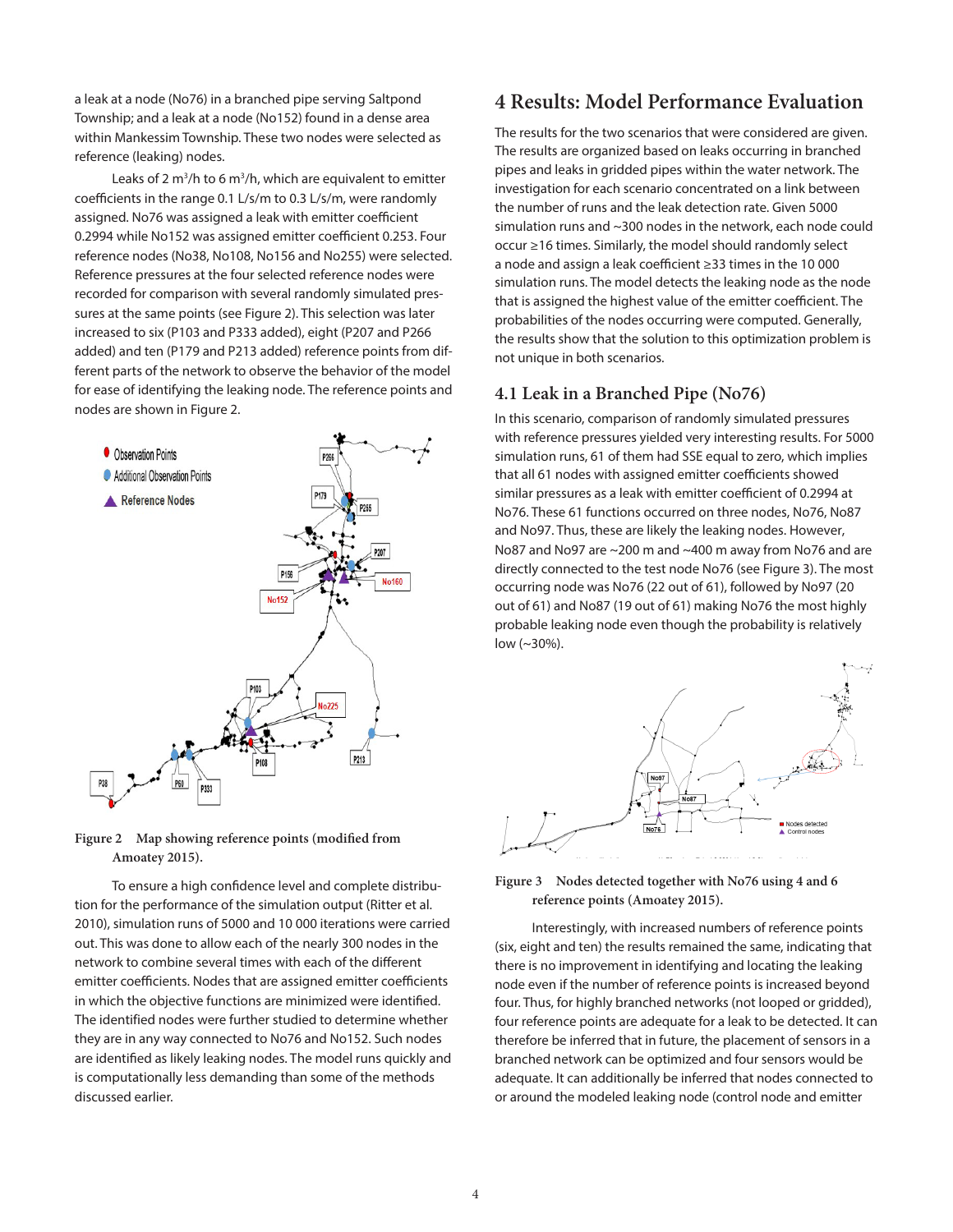coefficient) are likely to show similar pressures as the leaking node.

With 10 000 simulation runs, SSE between the reference pressure and randomly selected pressures at four reference points is zero in 117 cases. Again, No76, No87 and No97 emerged as likely (possible) leaking nodes, which implies that all leak coefficients on these nodes gave the same pressures as No76, 0.2994. In this case, however, No76 had the least probability of occurrence with 35 out of 117 functions while No87 and No97 had 37 and 45 leaks out of 117. The resulting probabilities of minimized objective functions are summarized in Table 1.

| Table 1 |  |  |  | Resulting probability of branched leaking node. |
|---------|--|--|--|-------------------------------------------------|
|---------|--|--|--|-------------------------------------------------|

| Control leak-<br>ing node | Reference<br>points | Likely leak-<br>ing nodes | Out of 5000<br>runs $(\%)$ | Resulting<br>nodes | Resulting<br>counts | Resulting<br>probabilities |
|---------------------------|---------------------|---------------------------|----------------------------|--------------------|---------------------|----------------------------|
| No76                      | 4, 6, 8 and 10      | 61                        | 1.22                       | No76               | 22                  | 0.361                      |
|                           |                     |                           |                            | No87               | 19                  | 0.311                      |
|                           |                     |                           |                            | No97               | 20                  | 0.328                      |
| Control leak-             | Reference           | Likelv leak-              | Out of 10 000              | Resulting          | Resulting           | Resulting                  |
| ing node                  | points              | ing nodes                 | runs $(\%)$                | nodes              | counts              | probabilities              |
| No76                      | 4, 6, 8 and 10      | 117                       | 1.17                       | No76               | 35                  | 0.299                      |
|                           |                     |                           |                            | No87               | 37                  | 0.316                      |
|                           |                     |                           |                            | <b>No97</b>        | 45                  | 0.385                      |

As in the 5000 run case, the results were the same when the number of measurements or number of reference points were increased. Thus, in a branched network, the ability of the model to detect leaking nodes is quite poor. Increasing the simulation runs does not improve the probability of identifying the leaking node. Moreover, increasing the number of reference points does not in-crease the detectability of the leaking node. However, since No76 is only 200 m and 400 m away from No87 and No97, it is not too laborious to find the leak even though further research is needed to increase the range of the distance within which a leak is detect-ed by the model. This has implications for further research as the detectability of the model needs to be improved to enhance leak detection on the branched network. This is necessary since the case study network, like other networks, has branched sections as well as gridded sections.

### **4.2 Leak in a Pipe in a Gridded Area (No152)**

In this scenario, No152, which is situated in a dense part of the network, was connected to several other nodes. For 5000 simulation runs and 4 and 6 reference points, SSE was zero in 243 cases involving 18 nodes which were either directly connected to or around No152, as shown in Figure 4. No285, which is ~300 m away from No152 (the leaking node) had the highest probability followed by No152.

When the number of reference points was increased to 8 and 10, SSE was zero in 22 cases involving 2 nodes, as shown in Figure 5. No152 occurred 19 times (highest probability) with different coefficients while No155 occurred 3 times, as shown in Table 2.







**Figure 5 Nodes detected together with No152 using 8 and 10 reference points (Amoatey 2015).**

| Table 2 | Resulting probability of gridded leaking node (5000) |
|---------|------------------------------------------------------|
|         | runs).                                               |

| Control leak- | Reference | Likely leaking Out of 5000 |             | Resulting    | Resulting | Resulting     |
|---------------|-----------|----------------------------|-------------|--------------|-----------|---------------|
| ing node      | points    | nodes                      | runs $(\%)$ | nodes        | counts    | probabilities |
|               | 4 and 6   | 243                        | 4.86        | No143        | 11        | 0.045         |
|               |           |                            |             | No147        | 18        | 0.074         |
|               |           |                            |             | No149        | 10        | 0.041         |
|               |           |                            |             | No151        | 18        | 0.074         |
|               |           |                            |             | No152        | 19        | 0.078         |
|               |           |                            |             | No153        | 13        | 0.053         |
| No152         |           |                            |             | No154        | 18        | 0.074         |
|               |           |                            |             | No155        | 15        | 0.062         |
|               |           |                            |             | No285        | 21        | 0.086         |
|               |           |                            |             | No295        | 15        | 0.062         |
|               |           |                            |             | No296        | 5         | 0.021         |
|               |           |                            |             | No297        | 8         | 0.033         |
|               |           |                            |             | No298        | 6         | 0.025         |
|               |           |                            |             | No299        | 1         | 0.004         |
|               |           |                            |             | No302        | 17        | 0.070         |
|               |           |                            |             | No303        | 14        | 0.058         |
|               |           |                            |             | No304        | 17        | 0.070         |
|               |           |                            |             | No306        | 17        | 0.070         |
|               | 8 and 10  | 22                         | 0.44        | <b>No152</b> | 19        | 0.864         |
|               |           |                            |             | No155        | 3         | 0.136         |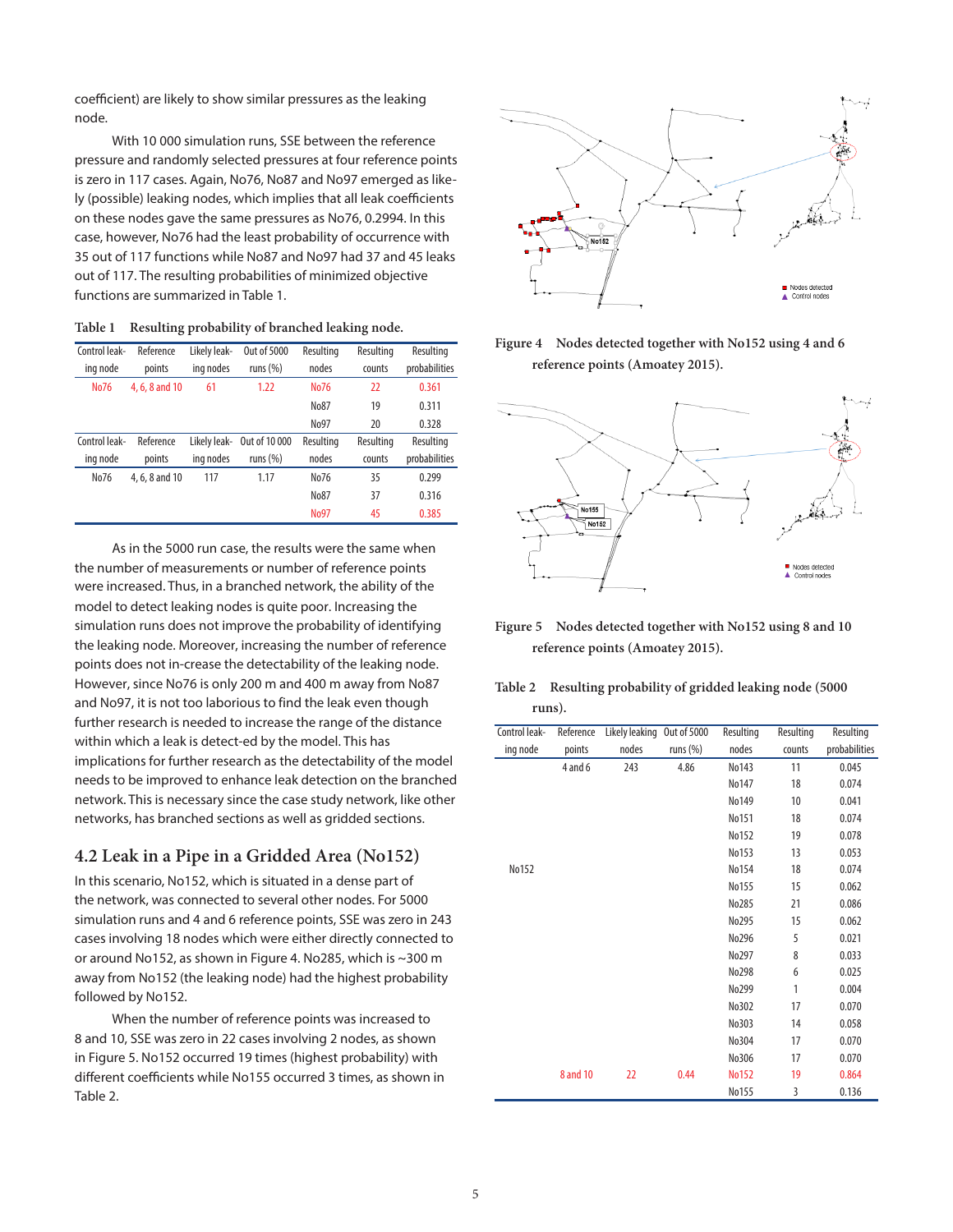In the network, No155 is ~400 m away from No152 but not on the same pipe. Since each node can be randomly assigned a leak at least sixteen times and No152 occurred nineteen times, it can be safely inferred that No152 is the leaking node. Thus, for a leak in a gridded network, the number of reference points should be ≥8 for a leak to be located. The ability of the model to detect a leak is thus, much better for a gridded network or for nodes which are highly connected to other nodes. The interactions between pressures generated on surrounding nodes as a result of the leak within such a network are quite complex and it requires more reference points to identify the leaking node.

For 10 000 simulation runs, as in the previous scenario, the objective function was minimized in 485 cases with 4 and 6 reference points. Again, these occurred on 18 nodes as in the 5000 runs. No154 had the highest probability of occurrence among the possible leaking nodes. This is followed by No151 and before the reference leaking No152, making identification of the leaking node challenging. Subsequently, the reference points were increased to 8 and 10. The resulting objective functions which were minimized reduced to 42. The likely leaking nodes were 3, as in the case of 5000 runs (see Figure 5). In this case, No152 had the highest probability (86%) of occurrence. These results are summarized in Table 3.

### **Table 3 Resulting probability of gridded leaking node (10 000 runs).**

| Control leak- | Reference | Likely leak- | <b>Out of 10000</b> | Resulting    | Resulting | Resulting     |
|---------------|-----------|--------------|---------------------|--------------|-----------|---------------|
| ing node      | points    | ing nodes    | runs $(%)$          | nodes        | counts    | probabilities |
|               | 4 and 6   | 485          | 4.85                | No143        | 20        | 0.041         |
|               |           |              |                     | No147        | 35        | 0.072         |
|               |           |              |                     | No149        | 22        | 0.045         |
|               |           |              |                     | No151        | 37        | 0.076         |
|               |           |              |                     | <b>No152</b> | 36        | 0.074         |
|               |           |              |                     | No153        | 33        | 0.068         |
| No152         |           |              |                     | <b>No154</b> | 41        | 0.085         |
|               |           |              |                     | No155        | 31        | 0.064         |
|               |           |              |                     | No285        | 32        | 0.066         |
|               |           |              |                     | No295        | 29        | 0.060         |
|               |           |              |                     | No296        | 11        | 0.023         |
|               |           |              |                     | No297        | 14        | 0.029         |
|               |           |              |                     | No298        | 9         | 0.019         |
|               |           |              |                     | No299        | 3         | 0.006         |
|               |           |              |                     | No302        | 31        | 0.064         |
|               |           |              |                     | No303        | 29        | 0.060         |
|               |           |              |                     | No304        | 33        | 0.068         |
|               |           |              |                     | No306        | 38        | 0.078         |
|               | 8 and 10  | 42           | 0.42                | <b>No152</b> | 36        | 0.857         |
|               |           |              |                     | No155        | 5         | 0.119         |
|               |           |              |                     | No149        | 1         | 0.024         |

It is reiterated that for leaks in gridded networks, a minimum of 8 reference points is necessary for leak detection. Since each node occurred at least 33 times, leaks of practically all leak sizes on No152 within the range tested  $(2 \text{ m}^3/\text{h} \text{ to } 6 \text{ m}^3/\text{h})$  yield the same pressures as an emitter coefficient of 0.253 on No152. For leaks in a gridded part of the network, increasing the number of simulation runs increased the capability of the model to detect leaks. Increasing the number of reference pressure points to at least 8 improved the accuracy of detection and location of the leak.

The results obtained are similar to those obtained by Mashford et al. (2009) who identified 98% of simulated leaks within 300 m of the leaking node. However, this model requires improvement if compared with the outcome of Mirats-Tur et al. (2014), who located leaks within 150 m of the actual leak. Since 100% of all likely leaking nodes can be found within 400 m of the modeled leaking node, it can be inferred that the model performs well and that it is not too difficult to find and repair leaks, especially in water networks in developing countries. Together with our use of a hydraulic model, the inverse optimization application to the Monte Carlo simulation of network pressures described in this paper is suitable even for networks without sensors, unlike the studies of Mirats-Tur et al. (2014) and Jasper et al. (2013). It is also mathematically easy and computationally fast. However, the model has to be further studied for a set tolerance of, say, SSE < 0.05, since calibration of the network model may not be 100% perfect as the network is in real time. This will further inform how well the model needs to be calibrated to perform well and ascertain what the limitations may be on using our leak detection approach.

Table 4 gives a summary of the model performance for all the scenarios considered using ten reference points.



**Figure 6 Nodes detected together with No152 using 8 and 10 reference points (Amoatey 2015).**

**Table 4 Summary results of model performance.**

| No. of leaks    | Scenarios | No. of runs            | Performance | Remark on performance           |
|-----------------|-----------|------------------------|-------------|---------------------------------|
| One leak        |           | Branched 5000 & 10 000 | 36 & 30%    | Does not improve with increased |
| (big leak size) | network   |                        |             | number of reference points      |
|                 | Gridded   | 5000 & 10 000          | 7% & 86%    | Improved with higher number of  |
|                 | network   |                        |             | reference points (8 and 10)     |

## **5 Conclusion**

This study developed an optimization approach to aid leak detection in water networks in developing countries. Such networks do not have adequate equipment and technology such as continuous pressure measurement and sensors to detect leaks within the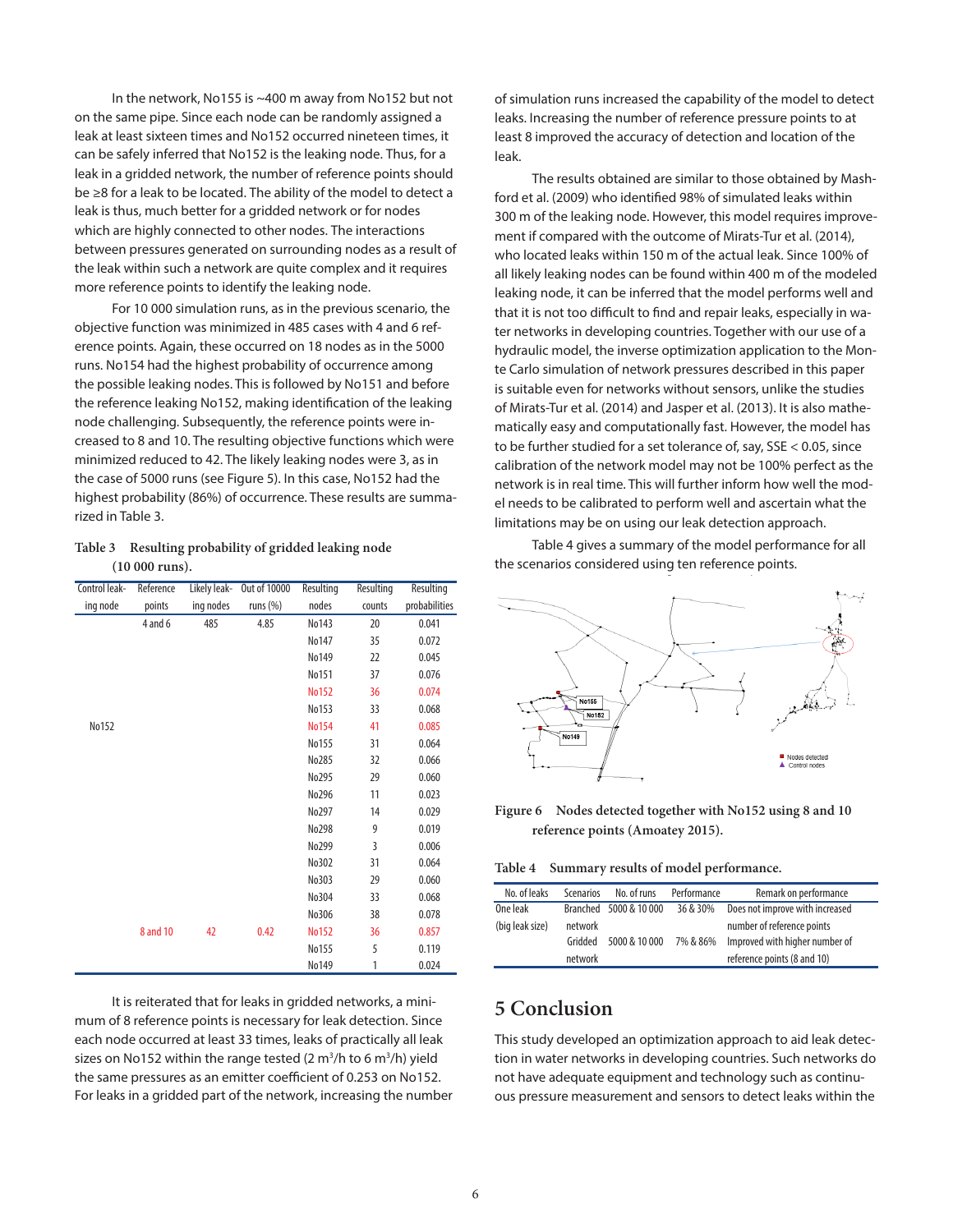network. We used inverse modeling of the Monte Carlo method where a leak of known magnitude is put on a node and the model attempts to find it by the minimization of reference and simulated pressures. For a leak occurring on a branched pipe the model performed below average (36%) while it performed very well (86%) for a leak in a gridded network. Differences between the two types are found in the number of reference points needed.

The investigation clearly showed that four reference points are required for the leak in the branched part of the network to be detected while a minimum of eight reference points is required for a leak in the gridded part of the network. This information helps to improve modeling and siting equipment for measurement as well as the installation of sensors in the network. This will enable water utilities to optimize measurement points in the network for easy leakage detection. In Paper 2 (Amoatey et al. 2018), the ability of the model approach described in this paper to simultaneously detect two leaks in the network is reported. Further work will include investigating if the model detects relatively smaller leak sizes than the range considered in this paper.

## **References**

Amoatey, P. K. 2015. *Leakage Management in the Urban Water System in Ghana: Estimation and Detection Modelling*. Stuttgart: University of Stuttgart. PhD dissertation. ISBN 978-3-8356- 7291-8.

https://stg.ibs-bw.de/aDISWeb/app?service=direct/0/ Home/\$DirectLink&sp=S127.0.0.1:23022&sp=SAKSWB-Id-Nr470460091

- Amoatey, P. K., A. Bárdossy and H. Steinmetz. 2018. "Inverse Optimization based Detection of Leaks from Simulated Pressure in Water Networks, Part 2: Analysis for Two Leaks." Journal of Water Management Modeling 26: C461. doi: [10.14796/JWMM.C461.](https://doi.org/10.14796/JWMM.C461)
- AVRL (Aqua Vitens Rand Limited). 2008. *Network Design Report*. *AVRL Report* 1–44.
- Brunone, B. 1999. "Transient Test Based Technique for Leak Detection in Outfall Pipes." *Journal of Water Resources Planning and Management* 125 (5): 302–6.
- Brunone, B. and M. Ferrante. 2001. "Detecting Leaks in Pressurized Pipes by Means of Transients." *Journal of Hydraulic Research* 39 (5): 539–47.
- Caputo, A. C. and P. M. Pelagagge. 2003. "Using Neural Networks to Monitor Piping Systems." *Process Safety Progress* 22 (2): 119–27.
- Colombo, A. F., P. Lee and B. W. Karney. 2009. "A Selective Literature Review of Transient-Based Leak Detection Methods." *Journal of Hydro-environment Research* 2:212–27.
- Covas, D. and H. Ramos. 1999. "Leakage Detection in Single Pipelines Using Pressure Wave Behavior." In *Proceedings of the 5th International Conference on Computing and Control in the Water Industry (CCWI), Exeter, UK*, 287–99. Exeter: University of Exeter, Centre for Water Systems.
- Covas, D., I. Stoianov, D. Butler, C. Maksimovic, N. Graham and H. Ramos. 2001. "Leakage Detection in Pipeline Systems by Inverse Transient Analysis—From Theory to Practice." In *Proceedings of the 6th International Conference on Computing and Control in the Water Industry (CCWI), Leicester, England*.
- Da Silva, H. V., C. K. Morooka, I. R. Guilherme, T. C. da Fonseca and J. R. P. Mendes. 2005. "Leak Detection in Petroleum Pipelines using a Fuzzy System." *Journal of Petroleum Science and Engineering* 49:223-238.
- De Silva, D., J. Mashford and S. Burn. 2011. *Computer Aided Leak Location and Sizing in Pipe Networks: Urban Water Security Research Alliance Technical Report No. 17*, 2nd ed. Canberra, ACT: (CSIRO) Commonwealth Scientific and Industrial Research Organisation.

http://www.urbanwateralliance.org.au/publications/UWS-RA-tr17.pdf

Gertler, J., J. Romera, V. Puig and J. Quevedo. 2010. "Leak Detection and Isolation in Water Distribution Networks using Principal Component Analysis and Structured Residuals." In *2010 Conference on Control and Fault Tolerant Systems*, 191–6. New York: IEEE.

https://doi.org/10.1109/SYSTOL.2010.5676043

- Ghana Statistical Services. 2001. *Population Census 2000*. Accra: Government of Ghana.
- Isa, D. and R. Rajkumar. 2009. "Pipeline Defect Prediction using Support Vector Machines." *Applied Artificial Intelligence* 23:758–71.
- Ishido, Y. and S. Takahashi. 2014. "A New Indicator for Real-Time Leak Detection in Water Distribution Networks: Design and Simulation Validation." *Procedia Engineering* 89:411–7.
- Jasper, M. N., G. Mahinthakumar, S. Ranjithan and E. D. Brill. 2013. "A Sensitivity Analysis of Data Measurement Types for Leak Detection in Water Distribution Systems." In *World Environmental and Water Resources Congress, 2013, Cincinatti, Ohio*, 611–6. Reston, VA: American Society of Civil Engineers. https://doi.org/10.1061/9780784412947.059
- Kapelan, Z. S., D. A. Savic and G. A. Walters. 2003. "A Hybrid Inverse Transient Model for Leakage Detection and Roughness Calibration in Pipe Networks." *Journal of Hydraulic Research* 41 (5): 481–92.
- Karney, B., D. Khani, M. R. Halfawy and O. Hunaidi. 2009. "A Simulation Study on Using Inverse Transient Analysis for Leak Detection in Water Distribution Networks." *Journal of Water Management Modeling* 17: R235-23. doi: [10.14796/JWMM.R235-23.](https://doi.org/10.14796/JWMM.R235-23)
- Karney, B., A. Parente, E. Eerkes and C. White. 2008. "Assessing Performance of a Water Transmission System Using an Inverse Transient Method." *Proceedings Pipelines* 2008:1–8.
- Li, X. and G. J. Li. 2010. "Leak Detection of Municipal Water Supply Network Based on the Cluster-Analysis and Fuzzy Pattern Recognition. In *Proceedings of International Conference on E-Product E-Service and E-Entertainmen*t*, Henan, China.* New